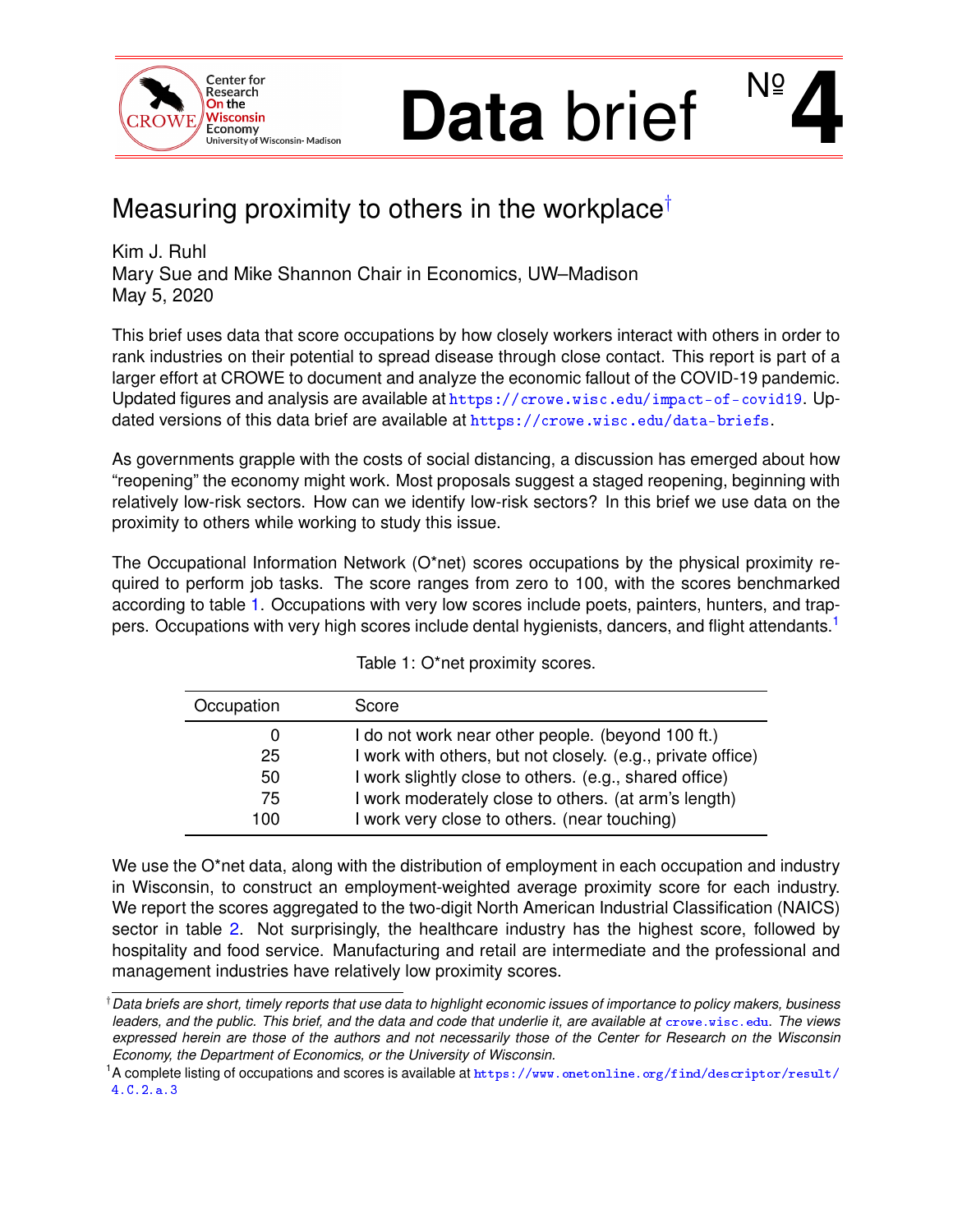<span id="page-1-0"></span>

| Code | Industry                                                | Score | Emp. share |
|------|---------------------------------------------------------|-------|------------|
| 62   | Health care and social assistance                       | 77.3  | 14.9       |
| 72   | Accommodation and food services                         | 71.1  | 8.9        |
| 48   | Transportation                                          | 67.7  | 2.5        |
| 71   | Arts, entertainment, and recreation                     | 66.9  | 1.6        |
| 61   | <b>Educational services</b>                             | 65.6  | 8.0        |
| 23   | Construction                                            | 65.5  | 4.5        |
| 81   | Other services (except public administration)           | 64.9  | 2.8        |
| 44   | Specialize retail                                       | 63.5  | 7.1        |
| 21   | Mining, quarrying, and oil and gas extraction           | 63.0  | 0.1        |
| 45   | General merchandise retail                              | 62.5  | 3.5        |
| 99   | Federal, state, local government                        | 62.0  | 5.7        |
| 22   | Utilities                                               | 59.0  | 0.3        |
| 53   | Real estate and rental and leasing                      | 58.9  | 0.9        |
| 49   | Couriers, warehousing, storage                          | 58.1  | 1.2        |
| 31   | Food, textiles, apparel manufacturing                   | 58.0  | 2.9        |
| 33   | Metal, computer, electrical, transport manufacturing    | 55.9  | 8.7        |
| 56   | Administrative support                                  | 55.4  | 5.2        |
| 51   | Information                                             | 55.3  | 1.2        |
| 32   | Wood, paper, petroleum, chemical, mineral manufacturing | 55.2  | 4.8        |
| 42   | Wholesale trade                                         | 54.9  | 4.4        |
| 52   | Finance and insurance                                   | 52.9  | 4.4        |
| 55   | Management of companies and enterprises                 | 52.6  | 2.4        |
| 54   | Professional, scientific, and technical services        | 52.5  | 4.0        |
| 11   | Agriculture, forestry, fishing and hunting              | 49.8  | 0.1        |

| Table 2: Proximity score by industry $(0 =$ lowest exposure). |  |  |
|---------------------------------------------------------------|--|--|
|---------------------------------------------------------------|--|--|

How important are these industries in Wisconsin? In table [2,](#page-1-0) we also report the share of total employment in each industry. There are a few outliers, but the general pattern is that the industries with the highest proximity scores employ more workers. Next, we turn to a finer industry classification for more detail on which industries are driving this pattern.

We disaggregate industries to the three-digit NAICS level and plot the industry proximity scores against the share of employment accounted for by each industry in Wisconsin.<sup>[2](#page-0-1)</sup> The results are presented in figure [1.](#page-2-0) The light-colored lines mark the value of the median proximity score and employment share. The industries in the top-right corner of the plot are the industries whose workers are in close proximity to others and make up a large part of the Wisconsin workforce. Two industries stand out: *food services and drinking places* (NAICS 722) and *educational services* (NAICS 611). The two industries account for almost 16 percent of Wisconsin's employment.

At the two-digit level, we observed that *accommodation and food services* (NAICS 72) had the second highest proximity score and employment share. In the disaggregated data, we see that *food services and drinking places* is dominate, accounting for 7.7 percent of Wisconsin's employment. Within the *health care and social assistance* two-digit industry, we find less heterogeneity. The cluster of industries with the highest proximity scores—*nursing and residential care facilities*; *hospitals*; *social assistance*; and *ambulatory health care services*—have similar proximity scores and sizes (see figure [1\)](#page-2-0). These industries combine to make up almost 15 percent of employment in the state and require close contact with others.

<sup>&</sup>lt;sup>2</sup>We report the top- and bottom-ten three-digit industries in the appendix. A complete listing of the results can be downloaded from <https://crowe.wisc.edu/data-briefs/>.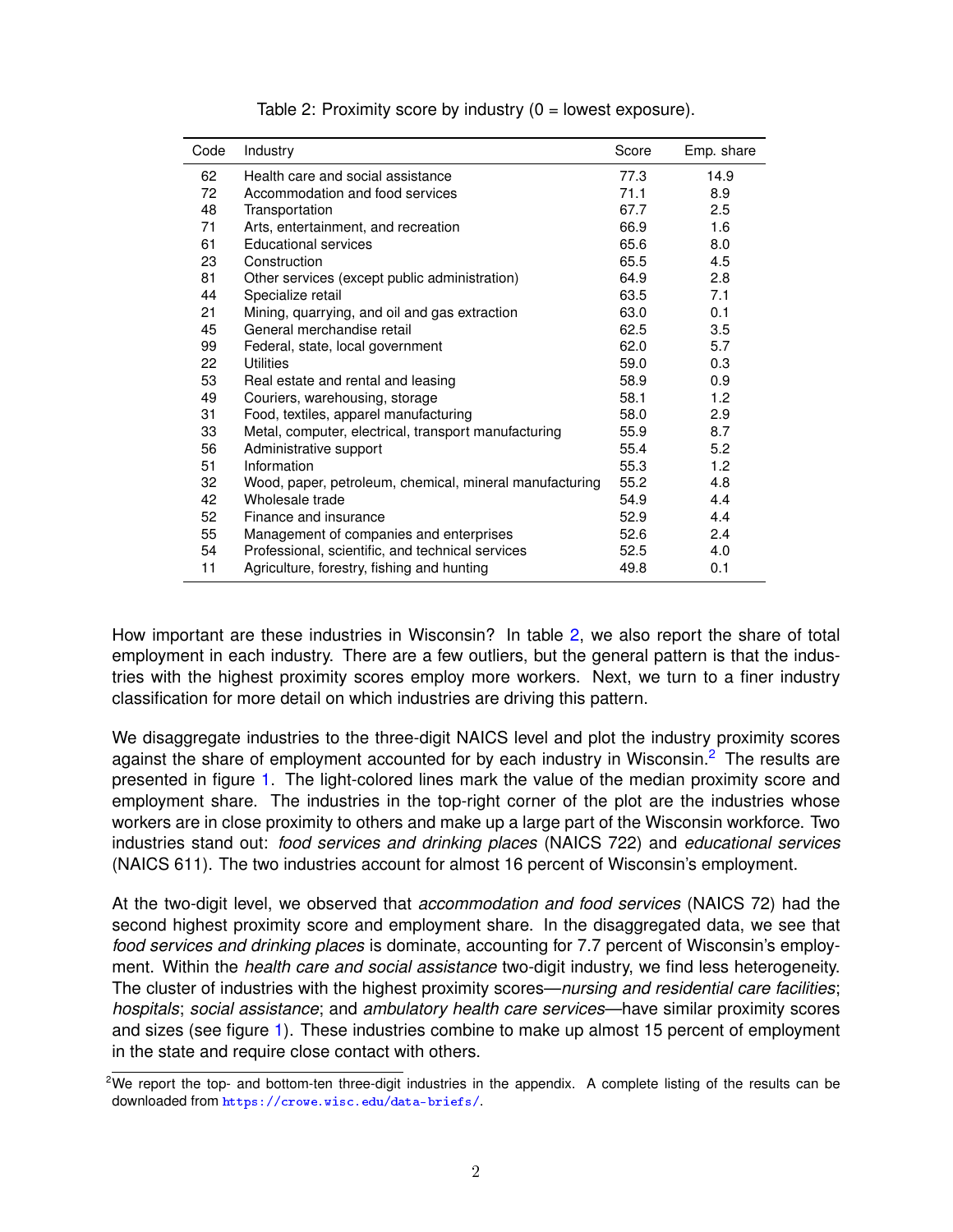<span id="page-2-0"></span>

Figure 1: Proximity scores and employment in Wisconsin

#### **Industry composition**

Underlying the industry score is the composition of the workforce in the industry. As an example, consider *food services and drinking places* (NAICS 722), which has the fourth-highest proximity score (73) among the three-digit industries. More than 55 percent of employment in the industry is in occupational code 3530 which carries a proximity score of 75. Occupation 3530 includes bartenders, fast food and counter workers, and waiters and waitresses. The next largest occupation consists of cooks and food preparation workers (code 3520, proximity score 62). Food preparation supervisors make up eight percent of employment in the industry (code 3510, proximity score 88).

On the other end of the spectrum is *warehousing and storage* (NAICS 493), with a proximity score of 50. Almost 75 percent of the industry is made up of material moving workers (code 5370, proximity score 47). This occupational group includes truck and tractor operators, laborers and material movers, and tank car, truck and ship loaders. Many of these jobs involve operating equipment from inside a cab.

#### **Concluding thoughts**

The O\*net data provide some insight into what kinds of occupations and industries might be easier to "reopen" than others. The proximity scores, however, tell only part of the story. Low-score industries, such as management and technical services, may also be easier to perform remotely. The potential cost of ending this remote work may outweigh the benefits. The industry-level measures also mask within-industry heterogeneity. A landscape worker at the University of Wisconsin may have a low proximity score, but the educational sector as whole (dominated by teachers, proximity score 79) works in close proximity to others.